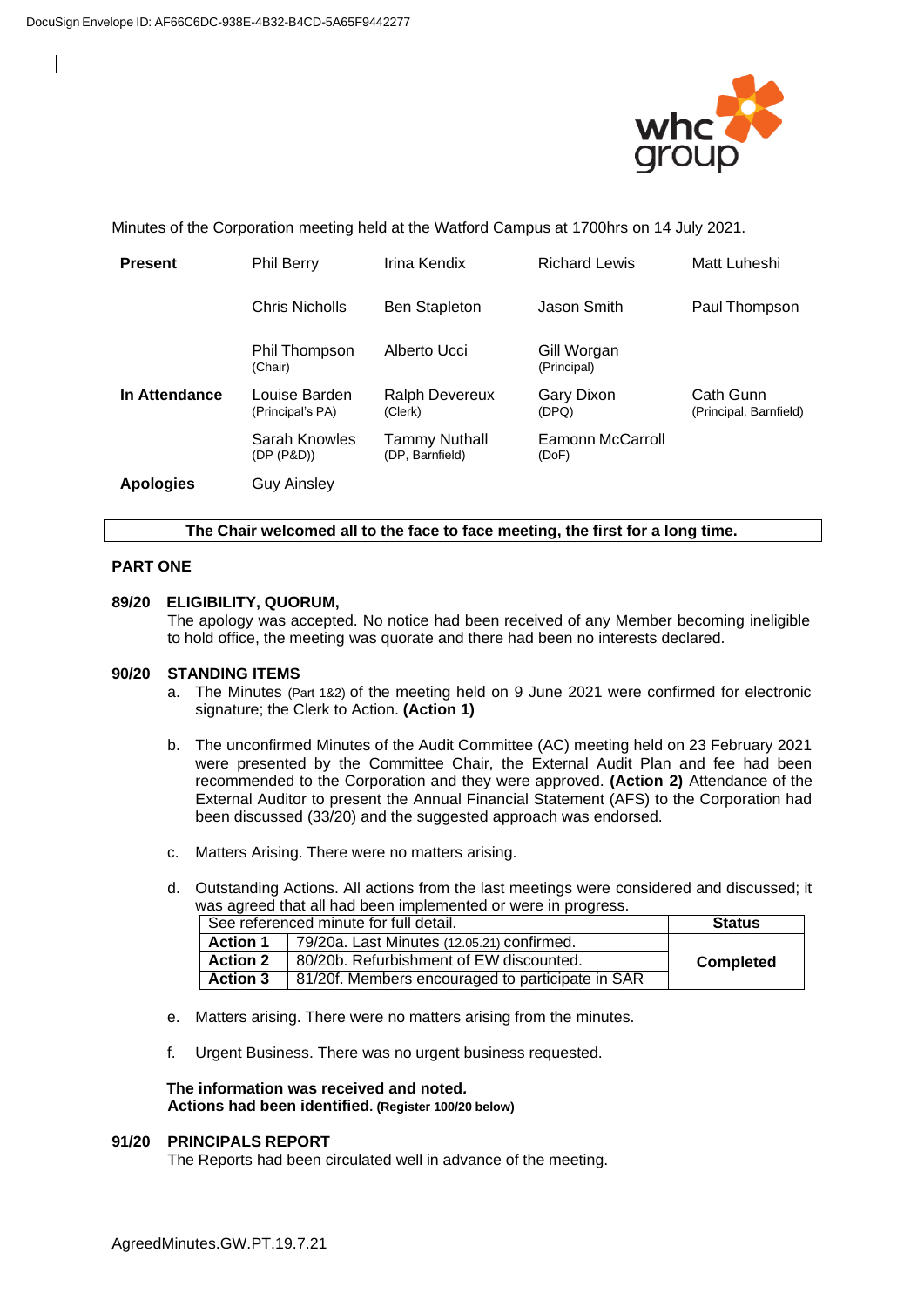- a. Performance. The Report included detail of the Key Performance Indicator (KPI) Dashboard, the colour coded performance monitoring criteria were fully considered and discussed. The attendance criteria would be amended for 2021/22 and would monitor specific groups' attendance rather than the current collective/top level statistic.
- b. Covid. For the coming year, the Group would continue to complete full Risk Assessments (RA) to implement and react to changes in official guidance; the administration had responded well to changing circumstances and guidance throughout the Pandemic and this would continue.
- c. Adult Education Budget AEB). The Education and Skills Funding Agency (ESFA) had finally relaxed the firm approach to AEB shortfall and clawback should the 90% threshold not be achieved. Colleges were now required to submit a business case to avoid clawback (£314k) incurred by external pressures; the timing was tight but achievable, with only a few weeks to comply.
- d. College Transformation Fund (CTF). Members were reminded that the bidding process for CTF funding was in two stages: the first evidencing how the project would support reforms to the FE sector and maximise space utilisation and the second a more detailed evaluation of the plan, costings, affordability, and deliverability. Confirmation had now been received that the first application had successfully moved to the second stage and a further and more detailed submission was required by 8 October 2021; to comply with Stage 2 requirements the project cost needed a 10% reduction. Grant funding will be capped at £20m. Members welcomed the information and noted the "deliverability" criterion included in many funding invitations; accordingly, elements of the capital strategy would be brought to anticipatory "shovel ready" status.

# **The information was received and noted***.*

# **92/20 HUMAN RESOURCES (HR) ANNUAL REPORT**

The annual HR report was considered and discussed. The team comprised appropriately qualified members complemented by external specialist support as and when required. Policies were reviewed regularly to ensure relevance to strategy. Members were reminded of earlier considerations of the antisemitism definition: The Association of Colleges (AoC) had now recommended an appropriate wording, which had been incorporated into relevant employee and student documentation and policies. Personal information was collected sensitively and stored securely and new processes to ensure fair and even-handed treatment of employees had been developed. Introduction of Group salary scales had been completed although a small number of employees (76 / 8%) remain on the predecessor Barnfield College (BC) Contracts of Employment, these would recede through natural wastage and when incremental pay scales had been maximised. Effective succession planning contributing to the low turnover rate and recruitment processes including effective "on-boarding" were regularly reviewed. Effective Performance Management (PM) was noted, particularly the notable reduction at BC. Gender pay, equality and diversity and wellbeing remained a high priority. Continuous Professional Development (CPD) was effective and the formal individual allocation ofc£165 was supplemented from other inputs, for example the c£100k apprenticeship levy on substantial qualifications such as MBA, on Leadership, management and teaching and specific training posts such as Teaching and Learning (T&L) Leaders and Digital Champions. A wide range of mandatory training was completed, and full details were noted; in response to a question, it was confirmed that 84% had completed Equality, Diversity, and Inclusion and 94% had completed the General Data Protection Regulation (GDPR) training. A full audit of the EDI environment had been completed and a full analysis would be brought to the next meeting. **(Action 3)** Implementation of "'Covid' home-working and well-being policies had helped those working from home to do so safely, efficiently and effectively throughout the lockdowns. Working from home would continue as an option in specific instances and after full individual evaluation, but staff fully recognised that student-facing roles could not be undertaken remotely to comply with the value "to ensure students are at the heart of all decision-making". Managers were able to input to current working practices by responding to 'prompt' questions to ensure consistency in analysis; discussions and outcomes were recorded on the College's electronic system, which was monitored by HR. During general discussion members felt that it would be helpful to see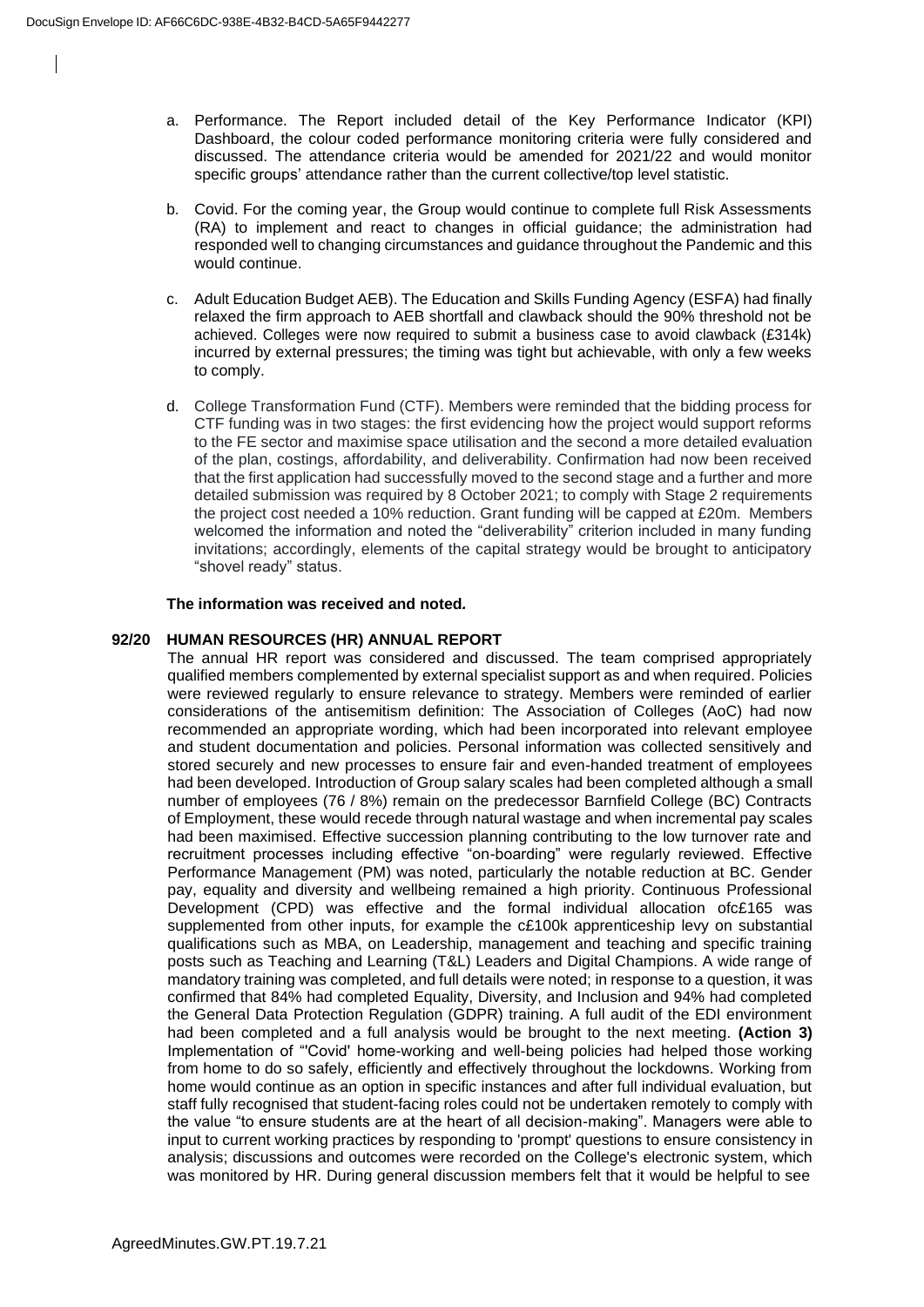some wider information on, and including a comparison against, last year's protected characteristics and by Department; that would be included in future reports**. (Action 4)**

**The information was received and noted***.* **Actions had been identified. (Register 100/20 below)**

### **93/20 SUBCONTRACTOR FEES & CHARGES POLICY (SCFCP)**

The SCFCP and the Subcontract Plan for 2019-23 were presented and discussed:

- a. Policy. The Policy had been updated to current ESFA requirements, the draft and marked up version was at Annex 1 and the clean version at Annex 2; the Policy was approved. **(Action 5)**
- b. The ESFA required a full subcontracting reduction in volume (with the total value limit of 25% of income) within 3 years from 2019.20, full detail of the plan and associated costings had been tabulated and it was noted that volumes from 2021.22 were fully compliant.

#### **The information was received and noted***.* **Actions had been identified. (Register 100/20 below)**

### **94/20 RISK REGISTER (RR)**

Risk Register (RR). The RR had been updated as required by the current Risk Management (RM) Policy and the full revised version had been scrutinised and discussed by the AC. The latest version of the High Level register, recently updated by individual risk owners, was at Appendix 1 and was discussed. Since the last review;

- a. no risks had been added; and
- b. 3 risks had been removed, each fully explained in the Report; there were 7 high-level risks remaining on the Register.

The Register was then discussed:

- c. re 3.13. Students. Continuation of risk 3.13 would be considered at the next RR update meeting;
- d. re 5.2. Nursery. The original closure date in April 20 July had been extended to 20 July to cater for the small number of children who will enter school in September;
- e. re 10.4. Cyber security. Cyber security was considered in particular; a desktop exercise had recently been completed involving the College Leadership Group (CLG), which had informed a comprehensive "post-incident" contingency plan. The National Cyber Security Centre (NSCC) training plan had been rolled out for all staff from May, 85% had completed and all staff would have completed by the end of term. The DP(P&D) explained the improvements that were currently in progress:
	- (i) backup (immutable) security;
	- (ii) multi factor user identification; and
	- (iii) staff training.

Since Jan 21, Patches and critical updates were automatically applied overnight once released and this process applied to all 250 servers. It was agreed that more detailed information on "Cyber Essentials" a simple but effective, Government backed scheme to help protect against a whole range of the most common cyber-attacks would be completed by the AC and circulated to all Members. **(Action 6)** Assurance was sought and received that the current insurance package included this area.

# **The information was received and noted***.*

**Actions had been identified. (Register 100/20 below)**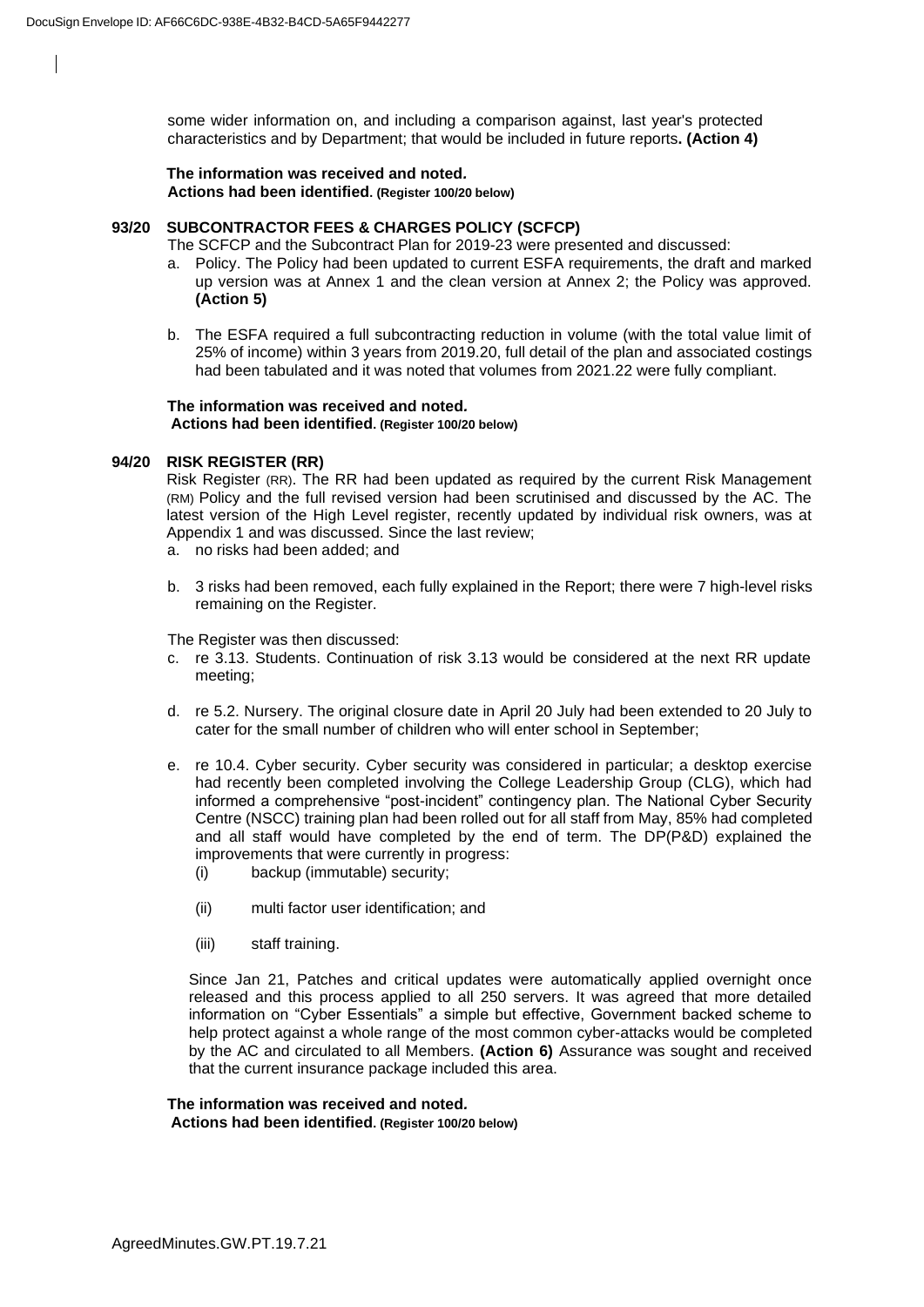### **95/20 PROPERTY STRATEGY**

The College Estates Strategy, approved in March 2021 (minute 54/20) had been informed and driven by the Strategic Plan 2018.21, which recognised the importance of delivering education and training in fully fit for purpose environments. The Estates Strategy had identified 2 areas for development:

- a. Block D&J at the Hemel Hempstead (HH) campus; and
- b. expansion space at the Watford campus.

In March 2020, the Government had pledged £1.5b to support colleges develop and improve their estates and individual funding invitations for capital projects that were available at short notice were periodically on offer. (See Principal's Report 91/20d) Currently progressing was allocation of £120m for 8 Institutes of Technology (IoT) and the college could receive c£7m towards redevelopment of Block D&J if the application to establish an IoT in Hertfordshire is successful. It was vital that preparation work for this project should advance to RIBA Stage 3 together with relevant planning permissions and similarly, work should progress at Watford to RIBA Stage 1; approval was sought for £625k and £50k respectively; full cost had not yet been determined. There was general discussion and consideration; should the IoT application not be successful the expenditure would not be nugatory since the planning permissions would remain extant for 3 years and would reinforce future applications for yet unannounced capital availability, which would also run for the 3-year period. The expenditure would initially rest with the college, however if the IOT or an alternative funding route is successful, the costs would be included in the overall costs of the project and funded accordingly. It was clear that the opportunity to maximise the possibility of success in these capital bidding rounds could not be allowed to pass and the necessary funding:

- c. a budget of £625k to progress the construction of a new building to replace Block D&J (HH Campus) to RIBA Stage 3 Design and Panning; and
- d. a budget of £50k to complete RIBA Stage 1 report that includes feasibility studies, surveys and initial cost appraisals for the delivery of expansion space at the Watford campus (3rd floor infill)

was unanimously approved. **(Action 7)**

### **The information was received and noted***.* **Actions had been identified. (Register 100/20 below)**

#### **96/20 GOVERNANCE**

- a. Meeting Schedule. The final version of the meeting schedule including start times and location was considered and approved. **(Action 8)**
- b. End of Terms. Three Members terms of office had ended on 11 July.
	- (i) Guy Ainslie;
	- (ii) Richard Lewis; and
	- (iii) Matt Luheshi

All remained eligible for reconsideration and were unanimously reappointed for 2 year wef 11 July 2021. **(Action 9)**

#### **The information was received and noted***.* **Actions had been identified. (Register 100/20 below)**

#### **97/20 MEMBERS**

Guy Ainslie had been scheduled to update Members on the Capital Project Steering Group (CPSG); however, he had given short notice apologies for this meeting and the information would be delivered at the next meeting. **(Action 10)**

### **The information was received and noted***.*